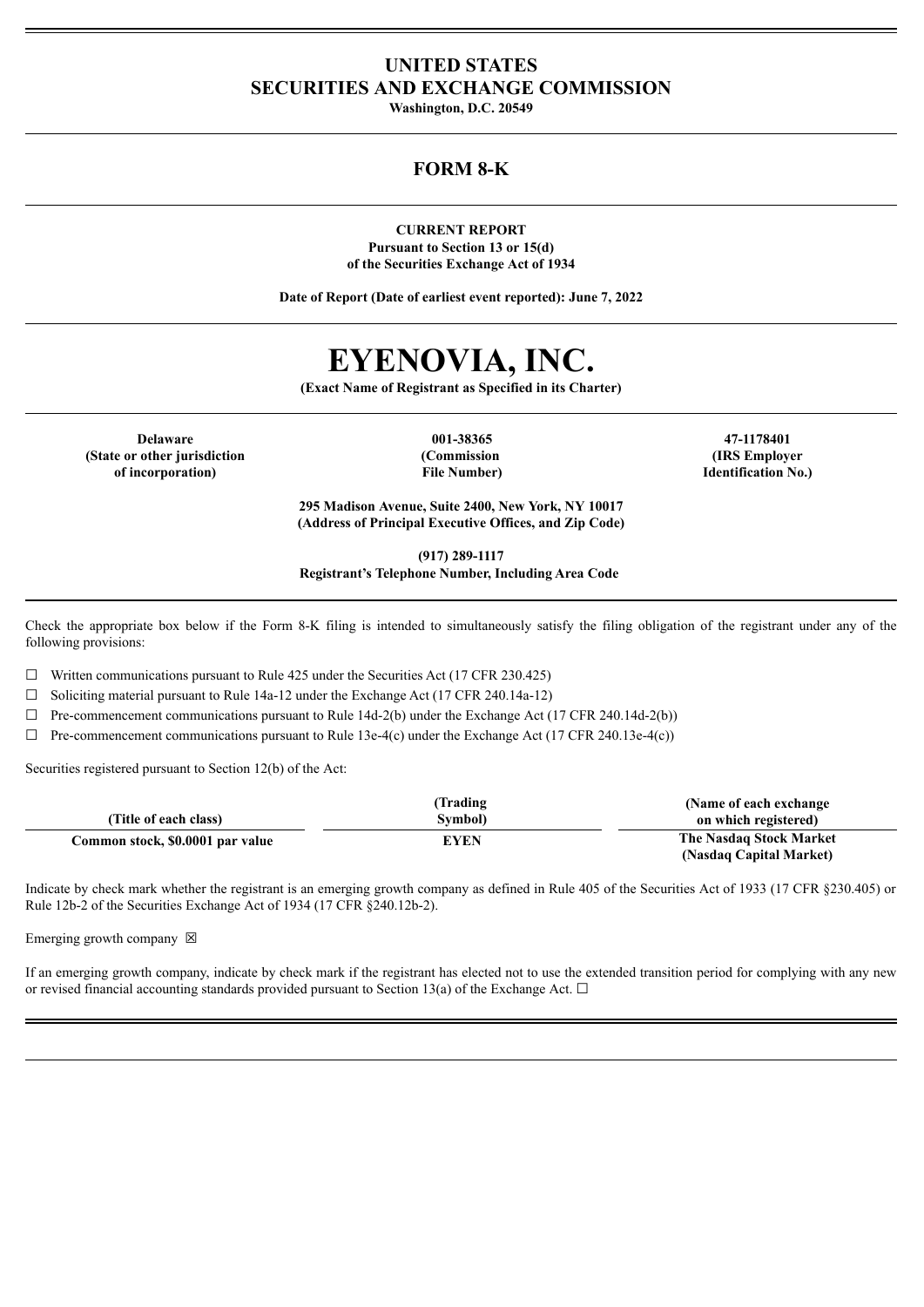#### **Item 8.01 Other Events.**

On June 7, 2022, Eyenovia, Inc. issued a press release announcing that Dr. Tsontcho (Sean) Ianchulev, co-founder, chief medical officer and chief executive officer, will step down as chief executive officer and transition to the role of non-executive Chairman of the Board of Directors. The definitive timeline for the transition will be determined over the next few weeks. A copy of the press release is filed hereto as Exhibit 99.1 and is incorporated herein in its entirety by reference.

#### **Item 9.01 Financial Statements and Exhibits.**

#### (d) Exhibits

|      | <b>Exhibit No.</b> Description                                              |
|------|-----------------------------------------------------------------------------|
| 99.1 | Eyenovia, Inc. Press Release dated June 7, 2022                             |
| 104  | Cover Page Interactive Data File (embedded within the Inline XBRL document) |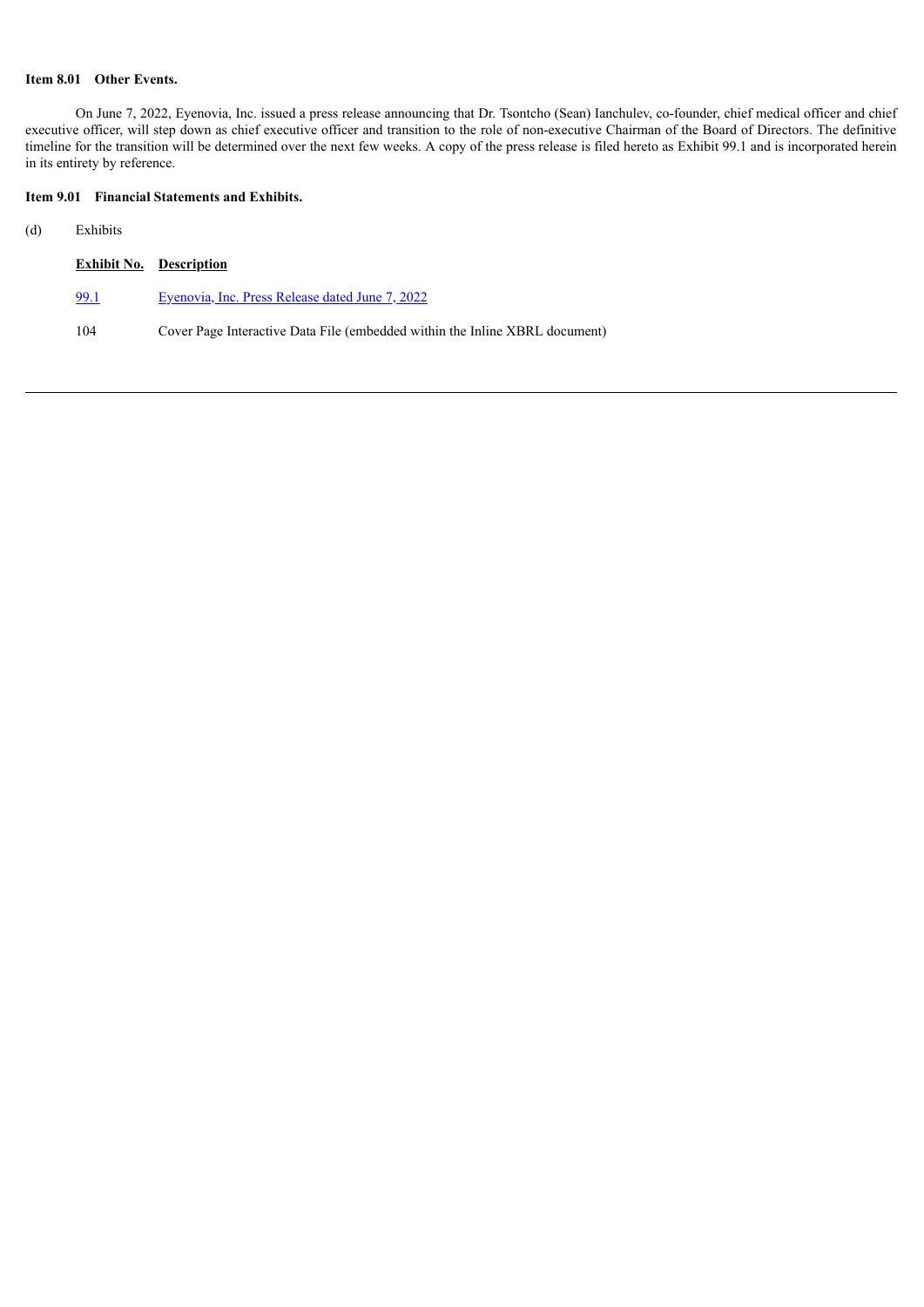#### **SIGNATURES**

Pursuant to the requirements of the Securities Exchange Act of 1934, the registrant has duly caused this report to be signed on its behalf by the undersigned hereunto duly authorized.

## **EYENOVIA, INC.**

Date: June 7, 2022 /s/ John Gandolfo John Gandolfo Chief Financial Officer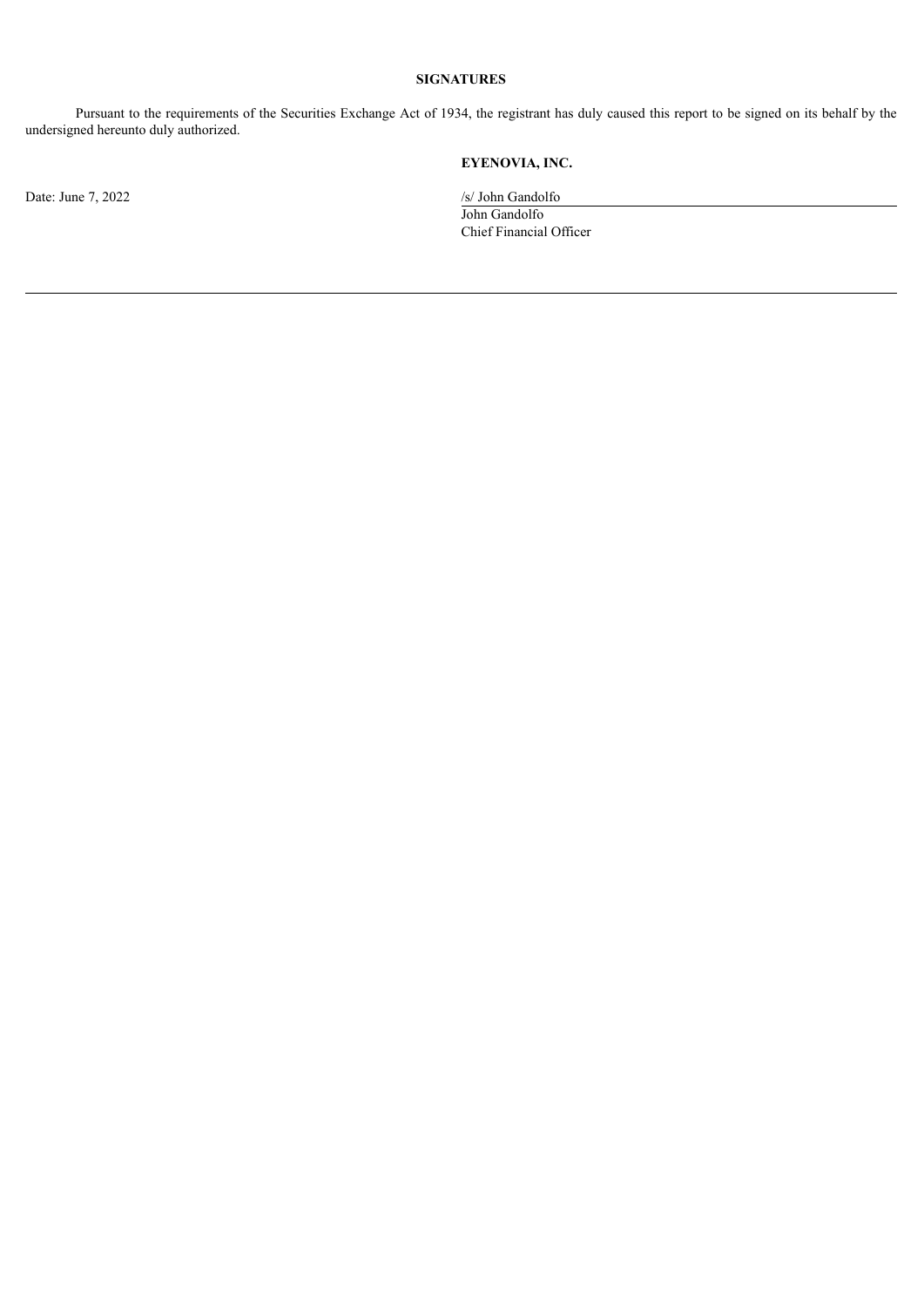<span id="page-3-0"></span>

#### **Eyenovia Announces Planned Chief Executive Officer Transition**

#### *CEO Dr. Sean Ianchulev will transition to non-executive Chairman of the Board*

NEW YORK—June 7, 2022—Eyenovia, Inc. (NASDAQ: EYEN), an ophthalmic pharmaceutical technology company developing a pipeline of late-stage microdose array print (MAP™) therapeutics, today announced that Dr. Sean Ianchulev, co-founder, chief medical officer and chief executive officer, will step down as chief executive officer and transition to the role of non-executive Chairman of the Board. The definitive timeline for the transition will be determined over the next few weeks. The Company and its Board have retained an executive search firm to assist in identifying the Company's next chief executive officer. Dr. Ianchulev will continue as a consulting medical director for Eyenovia after the transition in order to support the ongoing clinical development activities and trials.

Dr. Ianchulev is a successful entrepreneur, world famous ophthalmologist and innovator who founded Eyenovia in 2014. He has led the company from inception through its initial public offering to becoming one of the most innovative late-stage bio-pharmaceutical companies in the ophthalmic space with the first smart delivery platform for topical eye pharmaceuticals.

Dr. Ianchulev stated, "Eyenovia is ready for the next chapter as it matures towards a commercial stage company. With the upcoming milestones of re-filing the Mydcombi NDA and completing our second Phase III study for our Microline presbyopia program in clear sight, consistent with our previously disclosed timelines. I feel that now is the appropriate time to move into the non-executive chairman role and to focus my energy on ophthalmic innovation for the next wave of clinical therapies and technologies. I will always be an 'Eyenovian' and will continue to exert all my efforts to help the company achieve its full potential. I look forward to continuing to work with the Board and the new CEO, once he or she is identified, to bring the company's innovative products to market."

Kenneth Lee, Lead Director of Eyenovia, added, "On behalf of the Board, I would like to thank Sean for his tireless work as CEO on behalf of the Company and its shareholders. We have been fortunate to have had his thoughtful and conscientious leadership for many years, and we are delighted that he will be advising on our comprehensive search for the next Eyenovia CEO and remaining with us as non-executive Chairman."

#### **About Eyenovia, Inc.**

Eyenovia, Inc. (NASDAQ: EYEN) is an ophthalmic pharmaceutical technology company developing a pipeline of microdose array print (MAP<sup>TM</sup>) therapeutics. Eyenovia is currently focused on the late-stage development of microdosed medications for mydriasis, presbyopia and myopia progression. For more information, visit Eyenovia.com.

The Eyenovia Corporate Information slide deck may be found at ir.eyenovia.com/events-and-presentations.